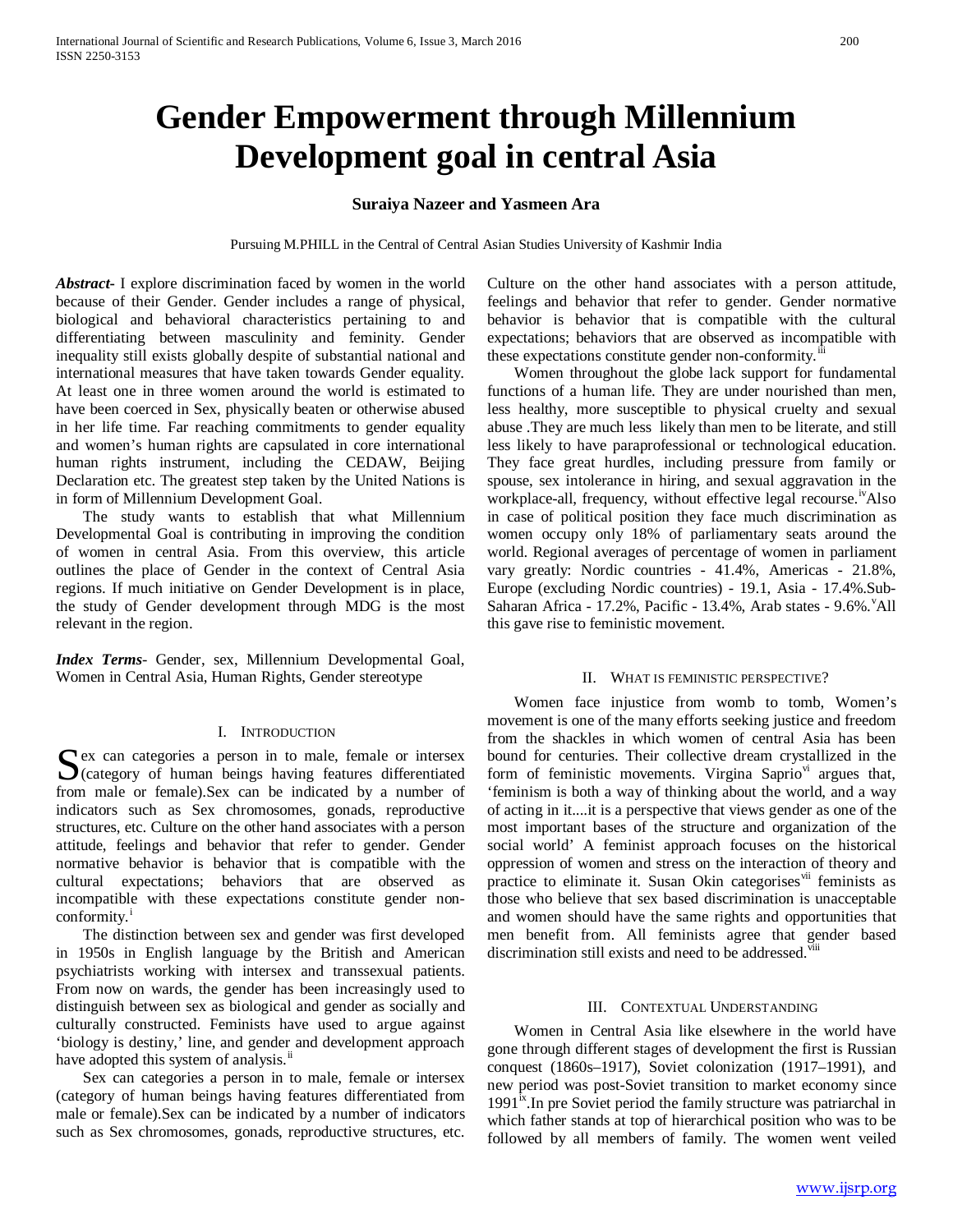outside home. However, in the section of nomads and semi nomads women enjoy a little freedom for they contributed to the economic activity. They enjoyed greater degree of freedom in interacting with men and also went unveiled outside. Women was subjected to practice of Kalyum (bride purchase and bride price).She does not have right of property. She also lacks education .However, with the coming of the soviet period they experience a little change in their status. It becomes a part of soviet reconstruction programme to improve the condition of women in social, economical and cultural fields.<sup>[x](#page-3-9)</sup> Due to transition in central Asian Republics from socialism to liberalism the women experience different stages of development. $^{\text{xi}}$  $^{\text{xi}}$  $^{\text{xi}}$ . The consequences of transition in the Central Asia were that category of gender suffers most. One of the major aspects that have gained silence is the Gender nature of post-Soviet transition.  $^{xii}$  $^{xii}$  $^{xii}$ 

 As indicated by the fact that in 2002, ten years after independence, all of the former Soviet republics in Central Asia and the Caucasus are listed in the "Medium Human Development" category on the United Nations Development Program Human Development Index (HDI). This shows the categorization of these countries in 'developing' world. This "dedevelopment," or 're- primitivization', as it has been variously called, has created a great deal of worry, irritation, and disturbance for the citizens of the former Soviet Union. International aid and development agencies, including the United Nations Development Program (UNDP) and the World Bank, among others, have begun to address de-development in former socialist states, and their policies Scholars of nationalism have demonstrated the gendered nature of nation-state building and nationalism. In the current post-Soviet period, nation-state building processes in each of the former republics have led to elimination of certain previously held rights as women have lost representation in local and national governments. Although women had been crucial in the independence movements, immediately after the collapse of the Soviet Union, women in all of the former Soviet states found themselves excluded from the new governments.<sup>[xiii](#page-3-12)</sup>

 The United Nations had been using the "Gender in Development" paradigm to analyze socio economic situations in Third World countries, in order to direct attention to changes that will benefit women such as increasing education for girls and providing lending programs so that women can enhance livelihoods. With the opening of nongovernmental organizations in Central Asia in early 1990, began with focused the attention on issues of importance of women. Gender works in Central Asia, emerged from practical concerns, with practical goals, in nascent civil society organization. Any particular culture's gender concepts are hegemonic, and are reproduced in social interactions. In practice, analyses of gender in society have led in two directions. Among development experts, like Amartya Sen, using gender as a lens for analysis permits new thinking about how resources can be most successfully used to struggle against poverty and disease, and to increase capacity for creating improved living standards, by enhancing women's equality with men. In a seemingly less practical but perhaps more fundamental direction, Judith Butler's radical questioning allows the possibility of analyzing the performance of gender,<sup>[xiv](#page-3-13)</sup>

# IV. ADDRESSING THE DISCRIMINATION BY UNITED NATIONS

 Thus achieving Gender Equality is a goal has been accepted by governments, regional and international organizations. Any new developmental structure must prioritize Gender empowerment primarily because of persistent injustice faced by women around the world with women disproportionately representing among the poorest and most marginalized. It is enshrined in international agreements and commitments.The creation of a body of international human rights law is one of the United Nations' great achievements. The United Nations has helped negotiate more than 70 human rights treaties and declarations—many focused on the rights of vulnerable groups such as women, children, persons with disabilities, minorities and indigenous peoples. Together, these treaties and declarations have helped create a 'culture of human rights' throughout the world, providing a powerful tool to protect and promote all rights.<sup>[xv](#page-3-14)</sup>

 The most important Declarations towards gender empowerment include the UN convention on the elimination of all forms of discrimination against women (CEDAW) aswell as Beijing Declaration also in UN Security council Resolutions 1325, 1820, 1888 and 1889.<sup>[xvi](#page-4-0)</sup>

 The greatest step taken by United Nations is in the form of Millennium Development Goal. The greatest gathering of the heads of states in September 2000 adopted the decoration of Millennium Development Goal. The declaration was signed by 189 countries then was translated into a road map by setting out goals to be reached by 2015.The goals set out for development and poverty eradication were known as Millennium Development Goals. The eight goals represent commitments to reduce poverty and hunger, to take ill health, gender inequality, lack of education, lack of access to clean water, and environmental degradation.<sup>[xvii](#page-4-1)</sup>

#### **V.** MILLENNIUM DEVELOPMENTAL GOALS

 The Millennium Declaration and the eight Millennium Development Goals (MDGs) collectively herald a vision for a more just and equal world. Social, political and economic equality for women is integral to the achievement of all Millennium Development Goals.<sup>xviii</sup>

 Among all the international agreements on gender empowerment the MDG was important because of a number of factors. The Goals were sighed by a large number of governments (189) giving them the high profile. They were sighed by the highest international organization that is UN giving equal voices of donor and recipient governments, thus endowed them with greatest international legitimacy. Finally MDG were backed by measurable indicators that allowed the international community to monitor progress.<sup>[xix](#page-4-3)</sup>

#### VI. MILINNIUM DEVELOPMENTAL GOAL 3

 **A**mong all the goals the goal MDG3, to promote gender equality and empower women empowerment is significant the global agreements to include this goal was very positive. The member states believe that gender inequality not only decrease the livelihood of achieving other goals, but also that advancing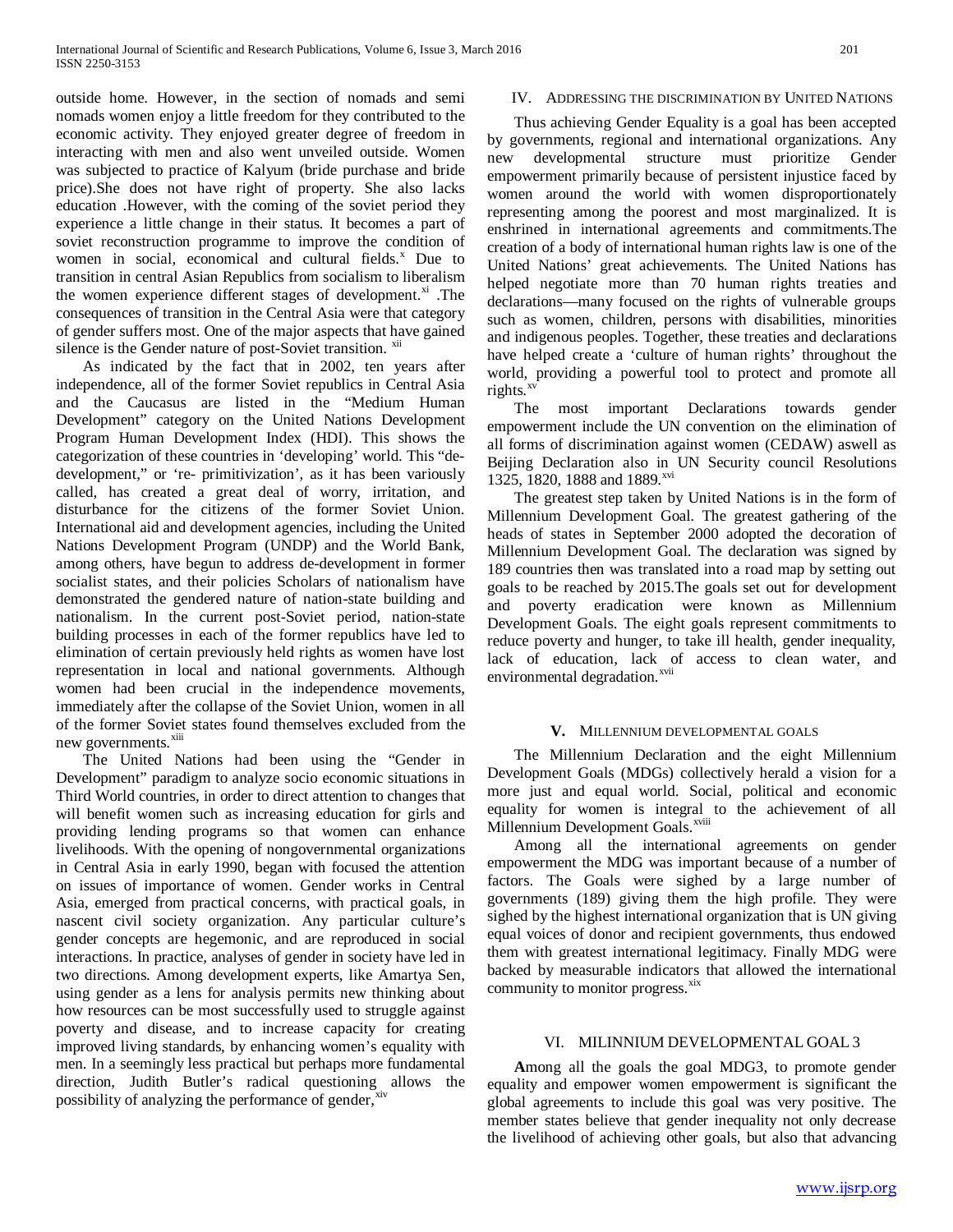International Journal of Scientific and Research Publications, Volume 6, Issue 3, March 2016 202 ISSN 2250-3153

gender equality and women's empowerment depends on progress made on each other goal.<sup>[xx](#page-4-4)</sup>

## VII. PROGRESS OF NATIONS TOWARDS MDG-3

 According to the data provided by the antiparliamentary union, the women share of seats in parliament in 1990/1991 and most recent year available for following categories: high (30 percent), medium (20-29 percent), low (10-19.9 percent) and very low (0-9.9 percent).In 2002, in only 11 of 161 countries did women hold 30 percent on more of seats in national parliament: Mozambique, Denmark etc. Women held between 20-29 percent seats in 2002.Yet women have made notable progress in political life since 1991,of the 122 countries they have longitudinal data, women have increased share of seats in parliament in 99 countries, compared to 18 countries were women's representation declined over the decade and five countries experience no change.<sup>[xxi](#page-4-5)</sup>

#### VIII. ASSESSING THE IMPACT ON CENTRAL ASIA

 Keeping in view the success of MDG throughout world in Central Asian region it will also help in achieving Gender empowerment. As Gender parity in schools supported by IDA (World Bank funds for the poorest) increasing from 91 to 96 for every 100 boys enrolled, women as of oct.2013 were 21.8% of parliaments in single house and 14.4% in upper house. As far as Central Asia is concerned there is also significant progress in primary, secondary and tertiary education Gender parity achieved and also girls surpass boys and the share of women are gaining ground in the labour market also proportion of seats held by women in single or lower house of national parliament in the year 2000 to 2013 increased from 7 t0 77.7%. $^{xx}$ 

 Although the access of women to political decision-making has improved in a number of EECCA and SEE countries, this progress seems to have been achieved mainly with the aid of temporary measures that have increased the numbers of female elected representatives. Female ministers tend to be concentrated in social-cultural functions and rarely head the ministries responsible for the economy, infrastructure, home affairs, foreign affairs, and defense. Although government is a large employer of women, they tend to be less represented in the higher administrative posts, especially in Western Europe where the share of female senior civil servants often does not exceed 30 per cent. However, in a number of transition economies (e.g. the Baltic States, Kazakhstan) this share exceeds 50 per cent. The significant and persistent under-representation of women in decision-making positions is not limited to t[h](#page-4-7)e political sphere but can be also found in the business sector.<sup>xxiii</sup>

 However, despite these legal and policy provisions women empowerment is still a serious problem and progress is still uneven on MDG3 in many sectors. Still Central Asia faces many challenges in overcoming Gender inequality which is a serious problem due to various stereotypes that negatively affect women's advancement. If MDG should implement effectively in Central Asia significant progress could have been achieved. It involves a joint effort by both the governments and other stake holders and to look into risks faced by the country to effectively implementation. The whole discussion helps us in critically examine the role of MDG in achieving Gender Empowerment in Central Asia.

## IX. CONCLUSION FOLLOWED BY SUGGESTIONS

 On the basis of gender discrimination, unfavorable treatment of individuals denies those rights, opportunities or resources. Throughout the globe, women are treated unequally and less value as compared to men. Women's degree of difference, right to use to power and control of possessions is central to this discrimination in all institutional spheres, i.e. the family circle, community, market, and state. Women's lack of demonstration and say in decision making bodies in the community and the state perpetuate discrimination, in terms of access to public services, such as schooling and health care or discriminatory laws.

 Central Asia is generally considered to be third world region where the women have given the secondary status. Despite the legal and policy provisions women empowerment is still a serious problem and progress is still uneven on in many sectors. Still Central Asian Countries faces many challenges in overcoming Gender inequality which is a serious problem due to various stereotypes that negatively affect women's advancement. It is observed that Gender empowerment is a concern of research. Central Asia starts and still passing through stages of Gender Empowerment and the cause is lack of knowledge .It has been deduced that in many regions of Central Asia the problem is still prevailing where in this kind of discrimination has various dimensions. In order to solve this issue following suggestions can go long way in bringing about a change in entire belt.

 1, All the practices related to discrimination against women may not be controlled wholly or negated completely with the formulation and application 0f the relevant social legislation only. There is also a need of broader social support through the organization of social movement against these inhuman practices. Thus the legal and social efforts at various levels jointly may lead to the resolution at various levels.

 2, the social legislation must be implemented sincerely and completely without any bias by the law implemented.

 3, Establishment of sufficient number of courts in the state to deal with the cases related to women and to resolve chronic as well as fresh cases of discrimination.

 4, Develop among women awareness about their rights and obligations in all the fields of life. While this process may be carried out in the schools, Families and education

 5, the need to widen the circle and strengthen our alliance: In the last decade, it has become increasingly apparent that the involvement of younger generation in women's rights, development and social justice works is absolutely necessity. Many activists and professionals are reaching the last stretches of their carriers, making it essential to foster the transfer the transfer of knowledge between generations and regions in order to sustain and built upon efforts o date.

 6, marketing feminism**:** In many parts of the world, there is a negative stigma associated with feminism: some say, for example, it is too angry and anti-male, it is about victims and complaints, or worse, it is irrelevant. This image problem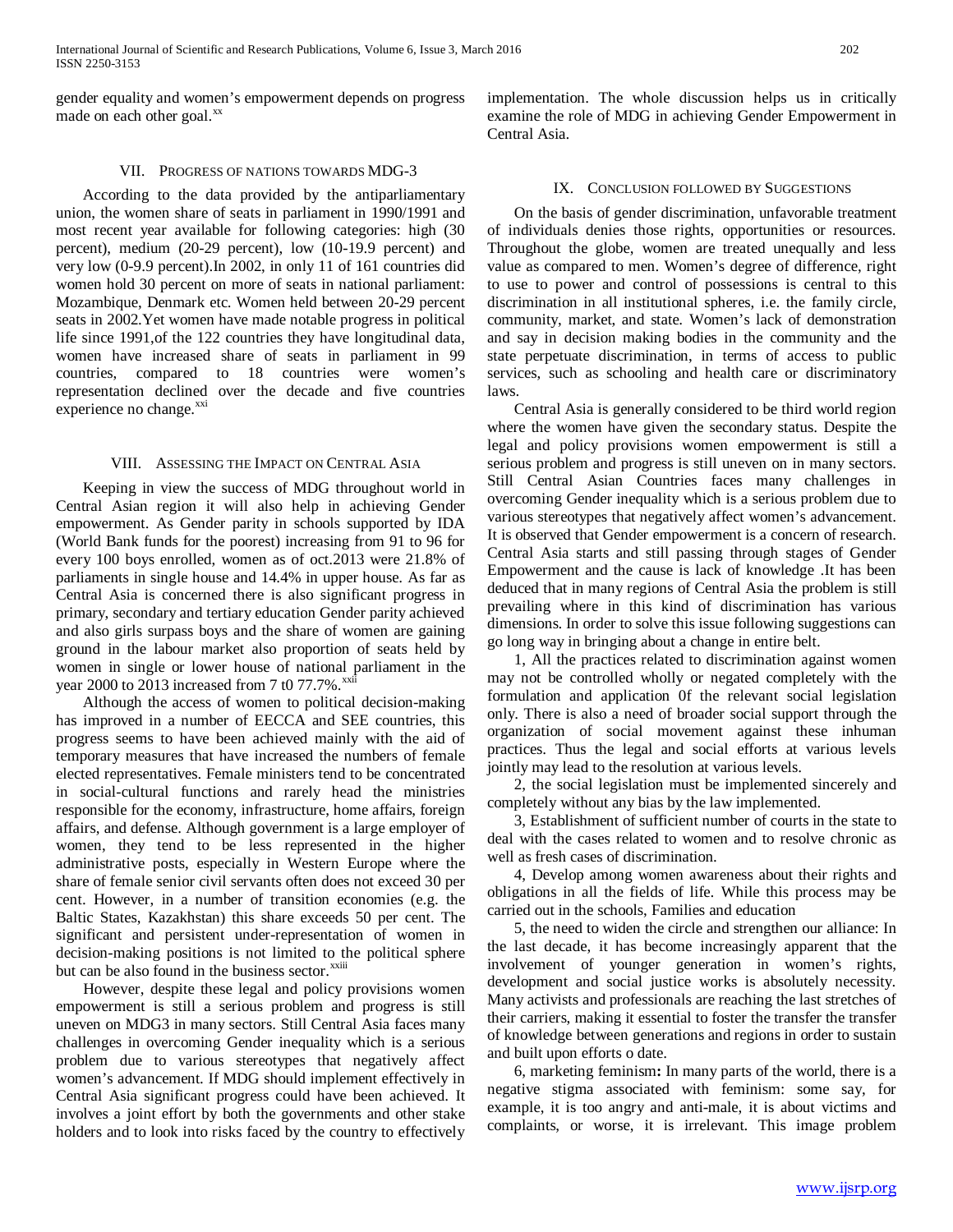inhabits our success. We need to broaden the movement by attracting new alliance from all sectors, ages and identities.

 Nothing will happen without institutional change**:** Related to these tensions, a significant number of gender and developmental and women's rights proponents have turned their focus to organizational and institutional change issues. After years of promoting gender equality through organizations using gender training methods, gender policies and other bureaucratic tools, these actors now claim that equality will depend more on changing the structures of organizations and, most importantly, the institutions, or rules of the game, that embody them.

#### **AUTHORS**

**First Author** – Suraiya Nazeer, Pursuing M.PHILL in the Central of Central Asian Studies University of Kashmir India **Second Author** – Yasmeen Ara, Pursuing M.PHILL in the Central of Central Asian Studies University of Kashmir India

<span id="page-3-0"></span> i <sup>i</sup>Julian C.H.Lee, *Policing Sexuality Sex, Society and State, Kulalampur, Zed books, 2011, P.8* 

<span id="page-3-1"></span>ii Emily Esplen and Susie, "*Gender and Sex, A Sample of Definitions*", Institute of Development Studies University of Sussex Brighton, UK Dec.2006,P.2

<span id="page-3-3"></span><span id="page-3-2"></span><sup>iv</sup>Maratha C Nassbaum, "Women and Human Development", Cambridge University press, 200,

<span id="page-3-4"></span>v "*Fact Sheet: Women's political participation, Women in parliaments*", International Women's Democracy Centre,June 2008.

<span id="page-3-5"></span>vi Virgina Saprio, *Motivation of Female sucide Bombers from a Communication Perspective*, Pro Quest, University of Kansas,2007,P.69

<span id="page-3-6"></span>vii Seema Shekhawat, *Gender, Conflict and Peace in Kashmir Invisible Stakeholders,* Cambridge university press, New york, 2014, PP.3-4.

<span id="page-3-7"></span>viiiSeema Shekhawat, "Gender, Conflict and Peace in Kashmir Invisible Stakeholders" Cambridge university press, New york, 2014, P.4

<span id="page-3-8"></span>ix Jane Falkingham, "*Country Briefing Paper Women and Gender Relations in Tajikistan*", Tajikistan, Asian Developmental Bank, April 2000, P.7

<span id="page-3-9"></span><sup>x</sup> Farooq Ahmad Rather, "*Status of women in Soviet Central Asia: A case study of Tajikistan*", International Journal of Scientific and Research, Vol.3, Issue 2, Feb.2013

<span id="page-3-10"></span>xiMarianne Kamp," *Women Studies and Gender Studies in Central Asia: Are we talking to Each Other*," Central Asian Studies Review, USA, Vol. 8, No. 1, 2009,PP.3-4

<span id="page-3-11"></span>xii Ibid

<span id="page-3-12"></span>xiii Armine Ishkanian, "*Gendered Transition: The impact of the Post Soviet Transition on Women in Central Asia and the Caucasus",* Perspectives on Global Development and Technology, Volume 2, issue 3-4,PP.483- 485

<span id="page-3-13"></span>xivMarianne Kamp," Women Studies and Gender Studies in Central Asia: Are we talking to Each Other," Central Asian Studies Review, USA,Vol. 8, No. 1, 2009,P.3

<span id="page-3-14"></span>xv "*The UN role in human rights respect, Convention on the rights of child*", UNICEF, Available at www.**unicef**[.org/crc/index\\_30198.html,Accesed](http://www.unicef.org/crc/index_30198.html,Accesed) on 5-2-2016